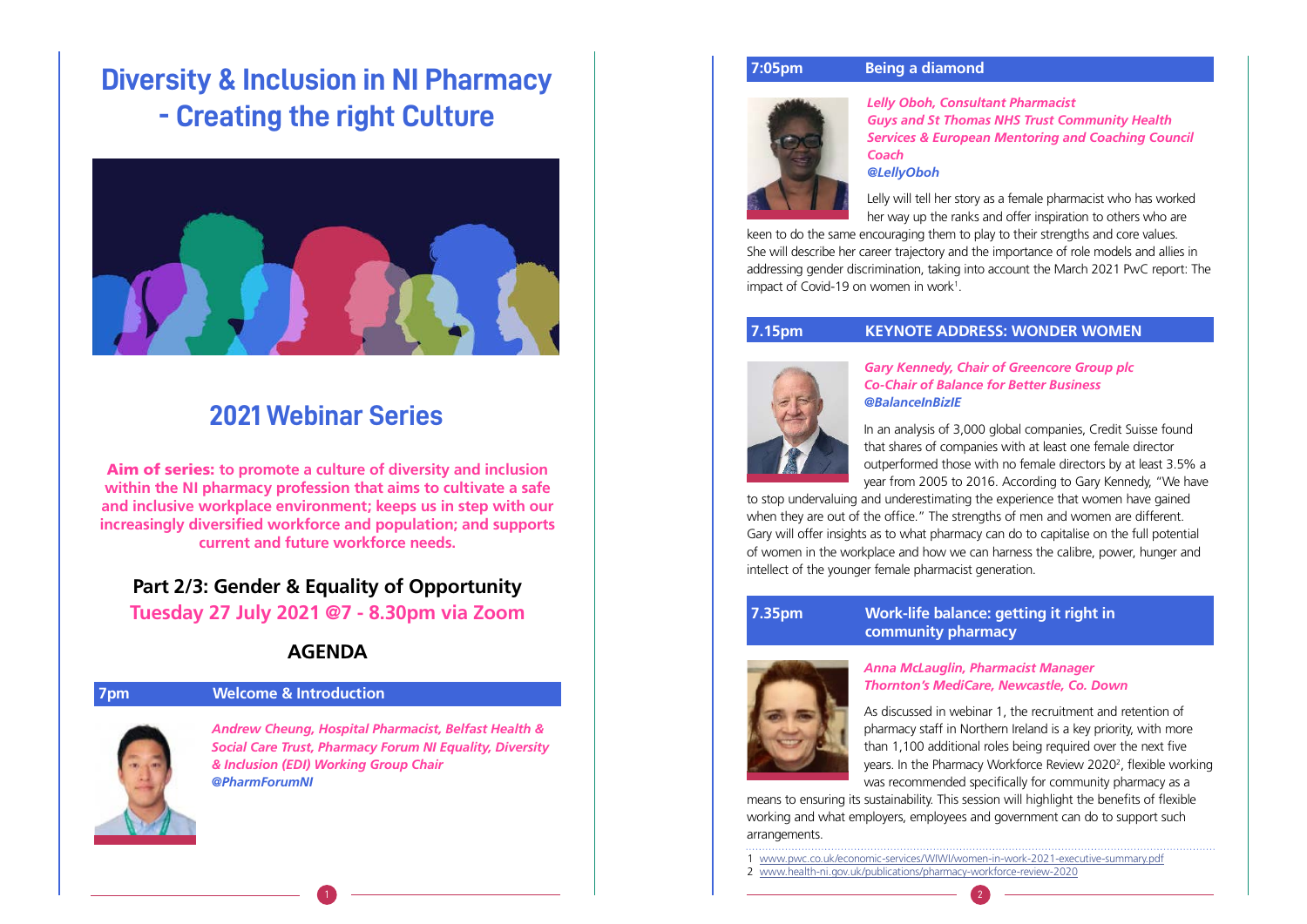## **7.45pm Women supporting Women to usher NI pharmacy forward**



*Una O'Farrell Pharmacists' Defence Association (PDA) regional official for NI @the\_pda & @uof84*

The PSNI Equality Monitoring Form 2020-21 shows that approximately 70% of women make up the NI pharmacy workforce. Una will share learnings from the PDA National

Association of Women Pharmacists (NAWP) and describe what we can do better in NI pharmacy to support each other. What role and contribution can women make to nurturing an environment of collaboration in NI pharmacy? How can women be courageous and compassionate leaders?

## **7.55pm » Tackling sex discrimination & promoting equality of opportunity**



*Frank Fleming Equality Commission NI @EqualityCommNI*

Our EDI partner, the Equality Commission NI, will update participants on the structure of sex equality laws related to employment; pregnancy, maternity and indirect sex discrimination; equality in employment for women affected We are proactively asking that attendees submit their questions by email to roisin. hughes@psni.org.uk before the event in order to simplify the Q&A session. The event moderator will then invite you to ask your question on the evening.

by menopause; sexual harassment; equal pay legislation; and the laws protecting employees who have undergone gender reassignment.

## **8.10pm » Supporting transgender people in healthcare**



### *Alexa Moore Director, TransgenderNI @TransgenderNI*

You may be surprised as to how much benefit you as a pharmacist can bring to the psychological and emotional wellbeing of trans people. One simple way is by knowing the correct name and pronouns to use. This can enable you to make the difference between a traumatic experience and a truly uplifting

one. Alexa will offer advice and guidance on how pharmacists can best manage on this front.

### **8.20pm Participant Q&A session**

Alternatively, during the event sessions, you can write your question using the Zoom's Chat function. Questions will be monitored throughout the event and answered during the Q&A session.

# **8.30pm Closing remarks**



*Eamon O'Donnell, Clinical Pharmacist Champion @PharmForumNI*

*Pharmacy Forum NI Vice-Chair & Forum EDI Board* 

Find out about how you can get engaged in the Forum's evolving EDI agenda and join the final in the three-part webinar series taking place Tuesday 23 November @7-8:30pm on Dealing with disability (inc. mental & physical health) in pharmacy: Are we doing enough?

### **Learning outcomes – Webinar 2**

At the end of this webinar, you should be able to: • identify key pieces of legislation related to gender equality and anti-discrimination • appreciate the untapped potential of women's life experience to benefit the

- 
- workplace and business in NI pharmacy
- describe the benefits of flexible working and job-sharing in practice
- understand how to support and communicate with transgender patients and members of the public
- signpost what support is available for staff facing gender and transgender discrimination and how to foster a mutually supportive work environment

### **Upcoming Webinar – Save the date!**

• **Webinar 3: Tuesday 23 November @7-8:30pm:** Dealing with disability (inc. mental & physical health) in pharmacy: Are we doing enough?

**Webinar 1: The case for inclusion and handling race – 23 March 2021**

• Full details including event video recording at: www.pfni.org.uk/edi-hub/whats-new

 $\overline{3}$  ) and the set of the set of the set of the set of the set of the set of the set of the set of the set of the set of the set of the set of the set of the set of the set of the set of the set of the set of the set